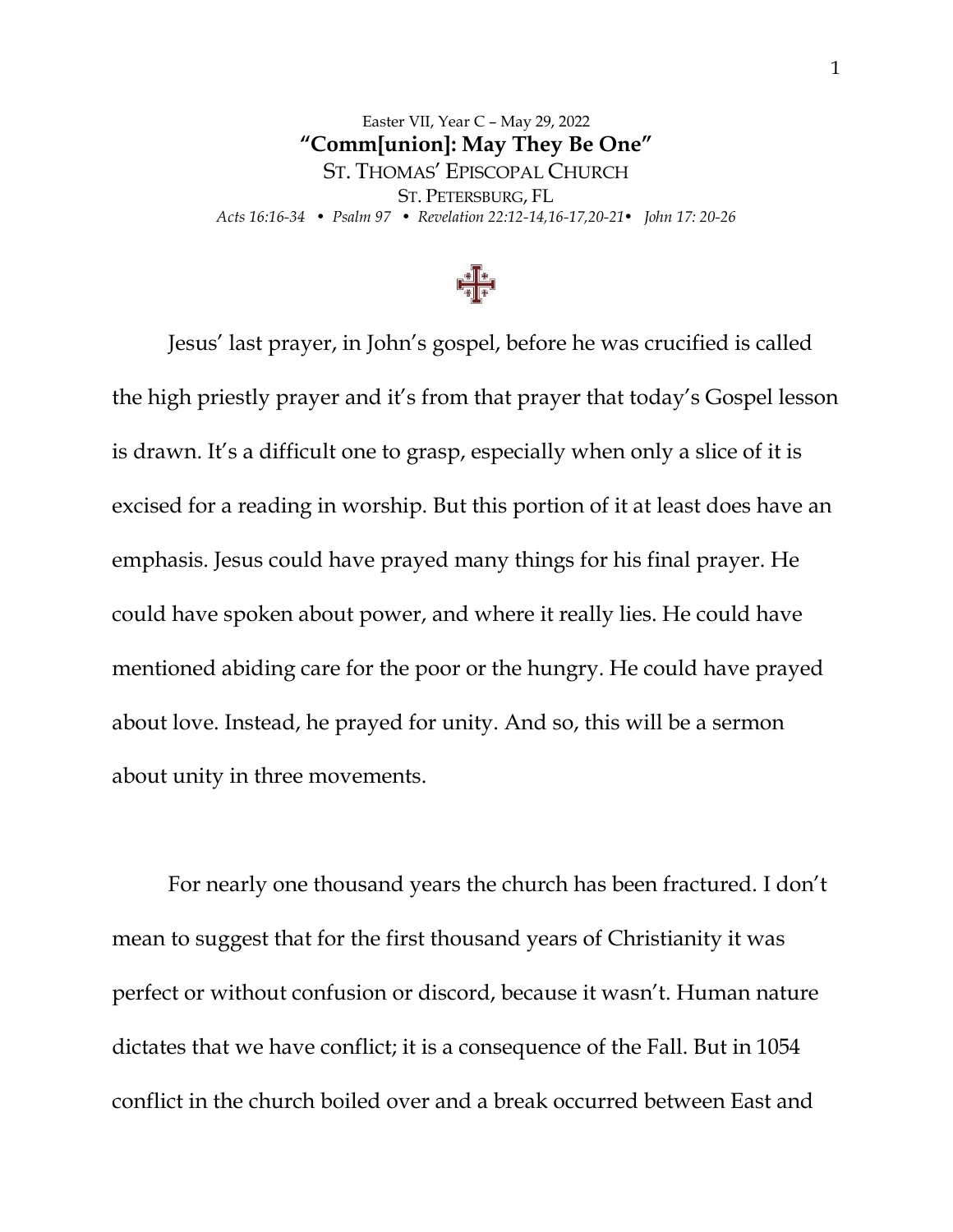West. Five hundred years after that another fracturing happened, which we now call the Reformation. Smaller fractures occurred each century thereafter until today. Many of these fractures had good reasons and represented right causes, but they were still fractures in the Body of Christ. As Christ prayed that all may be one in the high priestly prayer, we have spent a millennia at least cracking that vision. This is why when, a few years ago, Christians marked the five hundredth anniversary of the Reformation, the Lutheran Church and the Roman Catholic Church issued a joint ecumenical statement to the world imploring churches to not hold "celebrations" of the five hundredth anniversary of the Reformation, but instead to commemorate it. No matter how right you may believe the Reformation to have been, it still split the Body of Christ, and that is not a cause for celebration, but one for sober reflection.

For over a decade now I have served as the Ecumenical Officer for this diocese and for another. One of my jobs in that role is to attend the National Workshop on Christian Unity. At that workshop, I have attended many worship services across the liturgical and denominational spectrum, and they have been wonderful. But every year there is a part of this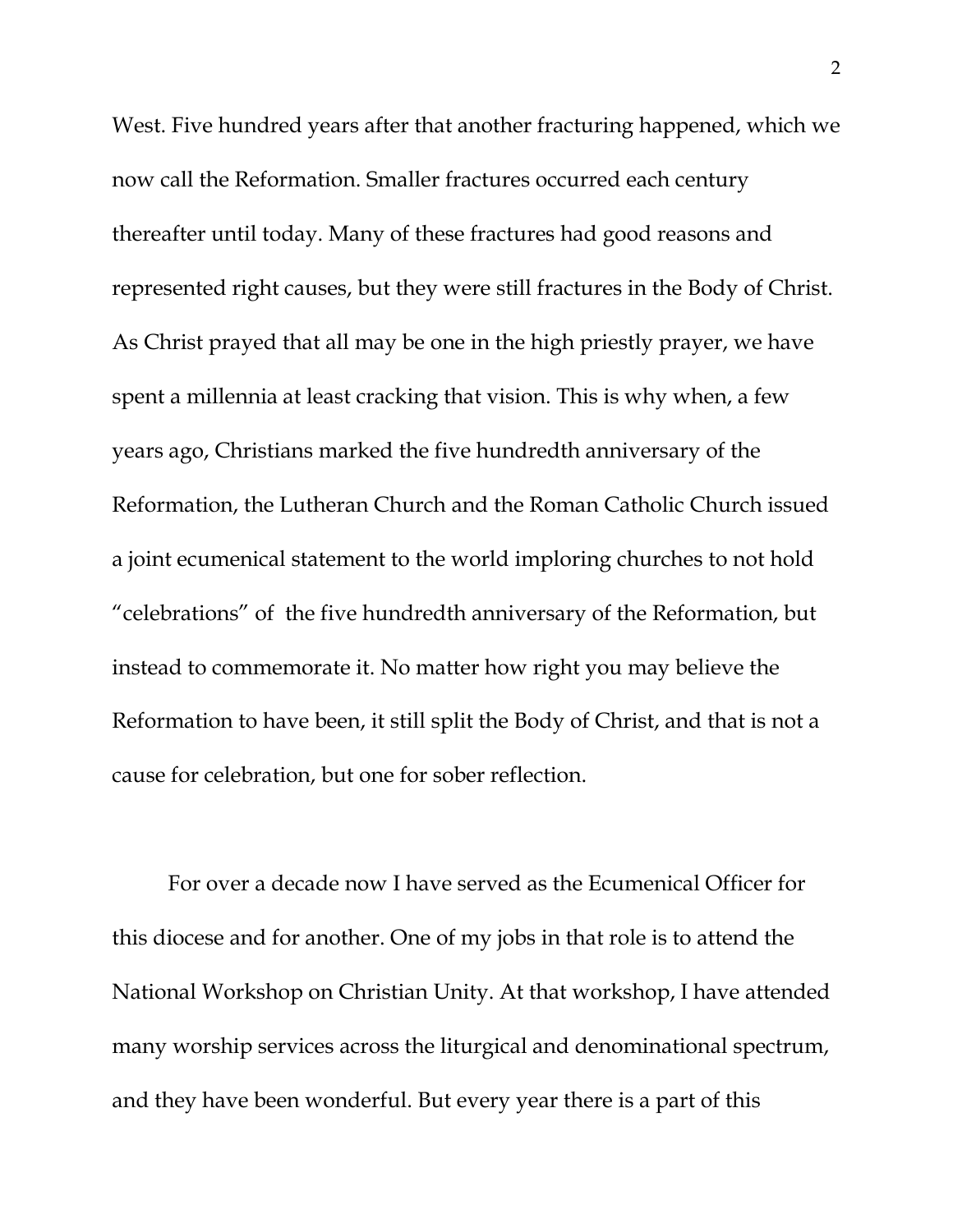workshop that breaks my heart. During any non-Roman Catholic service, at the time of Communion, the Roman Catholics present remain seated during the administration of the Sacrament. Instead of receiving, they pray for the unity of the Church. Likewise, during the Roman Catholic Eucharist services, those of us who are not Roman Catholic do not receive the Sacrament but remain in our seats to pray for the unity of the Church. My heart breaks, every time. Even at that level of ecumenical dialogue, even among individuals who have walked together in faith across the denominational divide for decades, there is a fracture in the Body of Christ. Perhaps the fracture can begin being repaired at your level, person to person, heart to heart. Perhaps you will lead us.

Jesus prayed, "I ask not only on behalf of these, but also on behalf of those who will believe in me through their word, that they may all be one." And we are not, not yet.

The second movement doesn't take us back as far, but only four hundred years to the seventeenth century. Dutch painting master Rembrandt Harmenszoon van Rijn ("van rain") painted a lot of pictures of Jesus. One of his early painting called "Christ and the Woman Taken in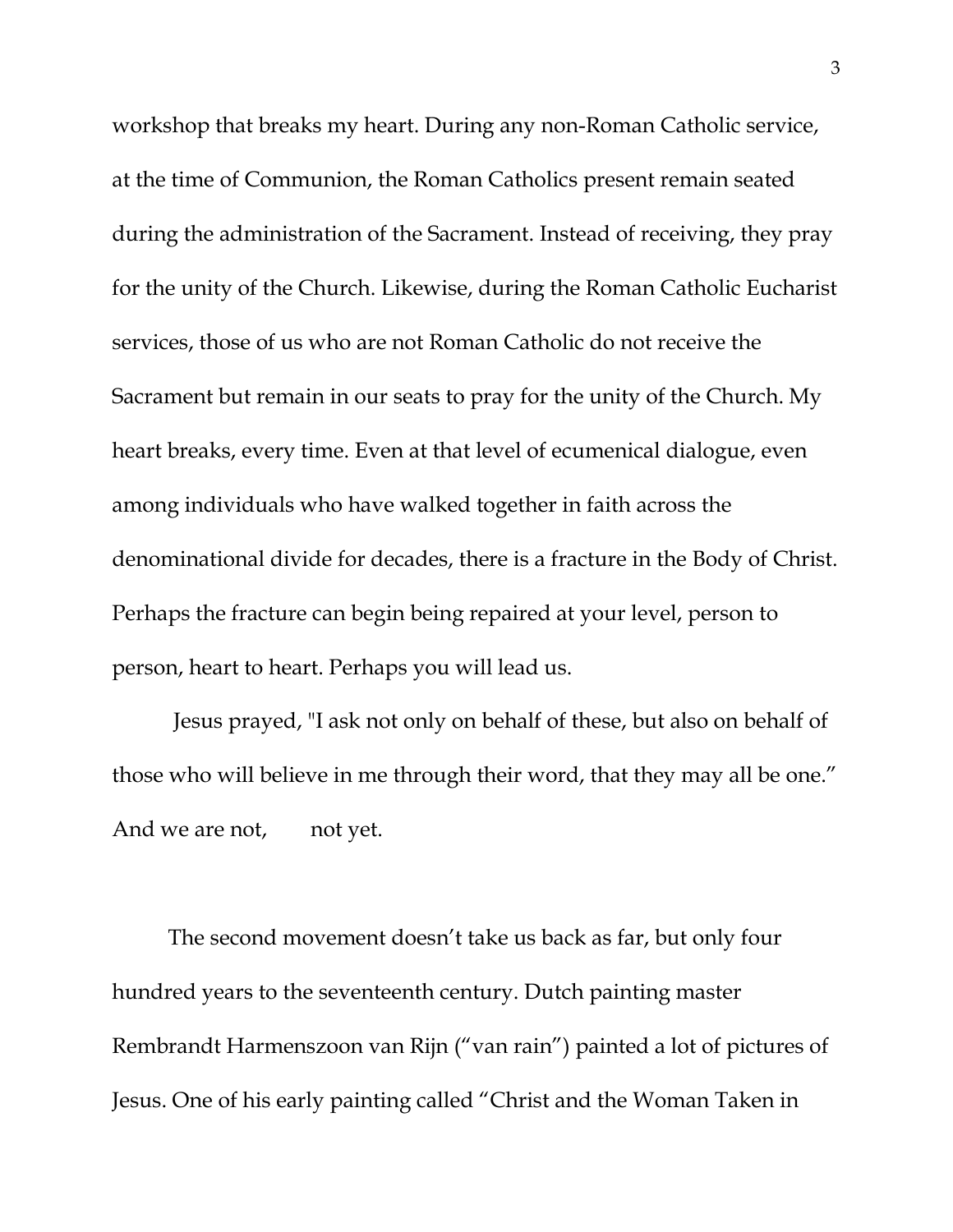Adultery" portrays a Jesus almost exactly as you might picture him if you were asked to picture the Jesus that most frequently appears in European Renaissance art: long flowing blond hair, fair skin, heavy beard, and generally a Caucasian/European appearance. There's actually good reason for this. Rembrandt was following the artistic conventions not only of his day but of what he believed to be an authentic and authoritative description of our Savior and Lord.

According to legend, in Jesus' lifetime a letter had been sent to the Roman Senate by a man named Publius Lentulus which contained a physical description of Jesus. It said, "His hair is the color of ripe hazelnut, parted on top in the manner of the Nazarites, and falling straight to the ears but curling further below, with blonde highlights and fanning off his shoulders. He has a fair forehead and no wrinkles or marks on his face, his cheeks are tinged with pink. . . . In sum, he is the most beautiful of all mortals." This letter surfaced in the fifteenth century and is, most serious scholars agree, at best, apocryphal, and at worst, downright fraudulent. Despite that, it was the description of Jesus that artists between the years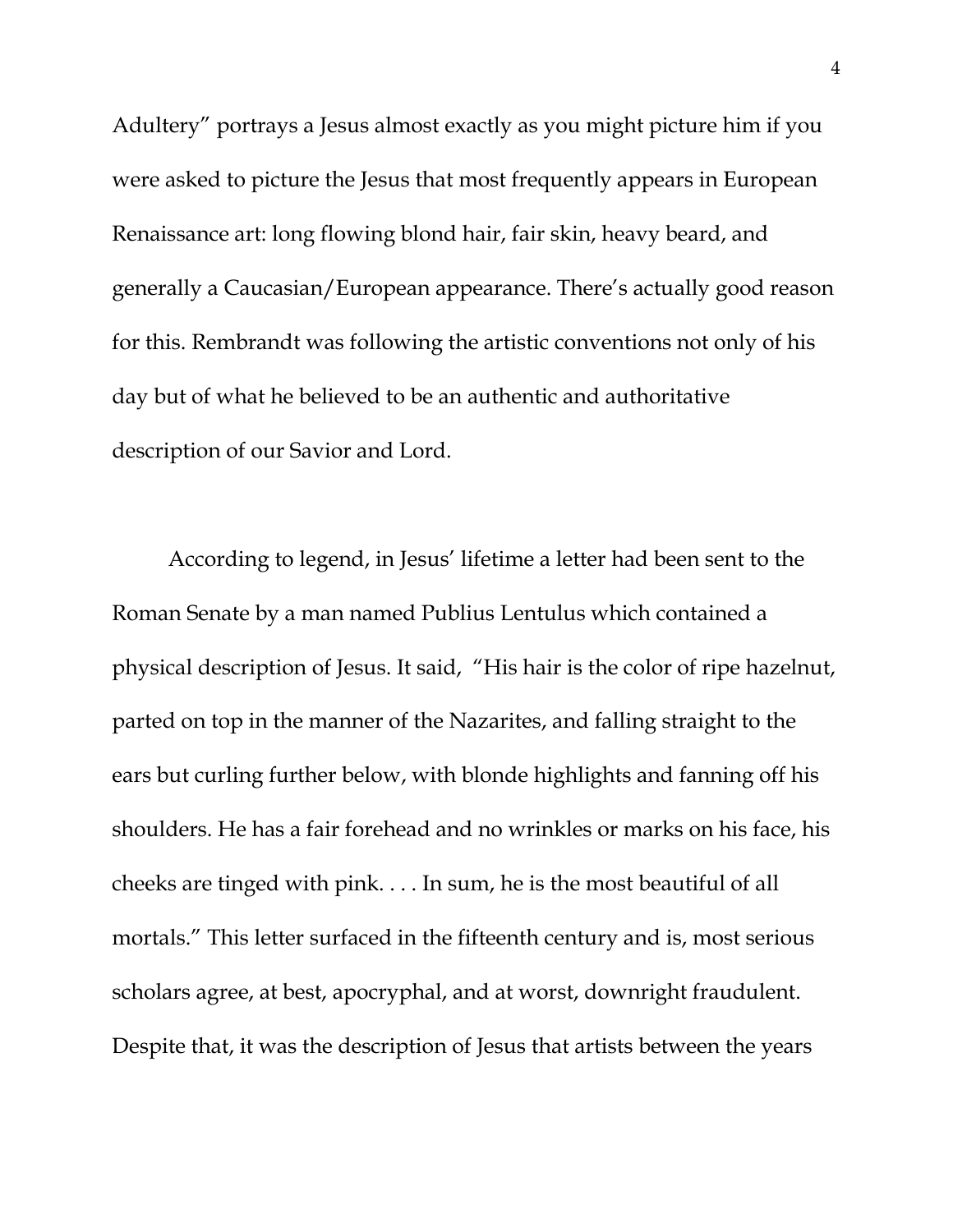1460 or thereabouts and 1648 or so followed and thought they were doing right.

Enter Rembrandt. Wanting to explore a different angle, after already painting Jesus in this aforementioned manner several times, he decided that he wanted to paint the face of Christ from life. The only problem with that is obvious – no Jesus, at least not physically. But, Rembrandt reasoned (it being on the cusp of the Age of such things), he lived in the Jewish Quarter of Amsterdam and wasn't Jesus, well, Jewish? So he asked a Jewish man in his neighborhood if he would sit to be painted, and the man agreed. You can see that man right there on the cover of your bulletin. This ignited a minor furor. First of all, Rembrandt was deigning to buck tradition and not show Jesus as a Greek god like figure, but rather with a much more human appearance, fraught with emotion. Secondly, he chose a Jew as his model. This simply would not stand. But, as we reflect on the high priestly prayer of Jesus that we read in today's Gospel, perhaps we should think about how Jesus knew nothing of our current situation of denominationalism. But what he did know, or at least could suspect, was that there would be a divide between his followers and their fellow Jews. A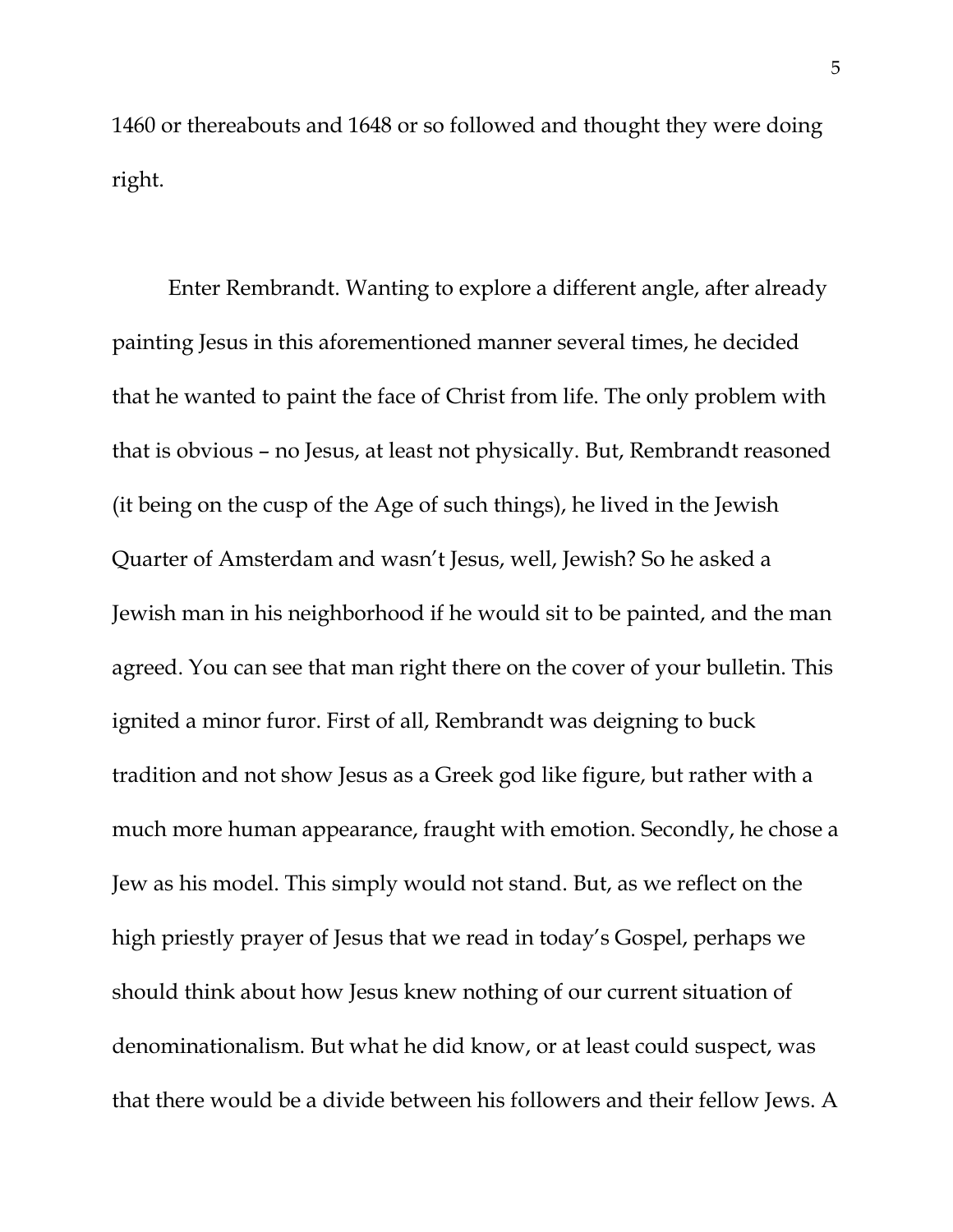divide that would ultimately lead to blood shed in the name of his precious blood. Jesus prayed, "I ask not only on behalf of these, but also on behalf of those who will believe in me through their word, that they may all be one." And we are not, not yet.

The third movement takes us back to the beginning. Not to the Garden of Gethsemane. Before that. Not to the stable at Bethlehem. Before that. Well before that. Before Saul chased David across the countryside. Before Moses led the Hebrew captives out of Egpyt, before even Joseph played his dirty trick on his brothers. Before even Jacob and Rachael, before even Isaac and Rebekah, before even Sarah laughed. Back to the beginning, before there was time. On the sixth day, "God said, 'Let us make humankind in our image, according to our likeness…" Back to that original moment in time when God, in unity with God's self, three in one and one in three, breathed life into flesh and gave it dominion over all the earth, to name and to bless.

In that moment, God was in perfect union and we were in perfect communion with God. It has not ever been so again since the Fall. Perhaps,